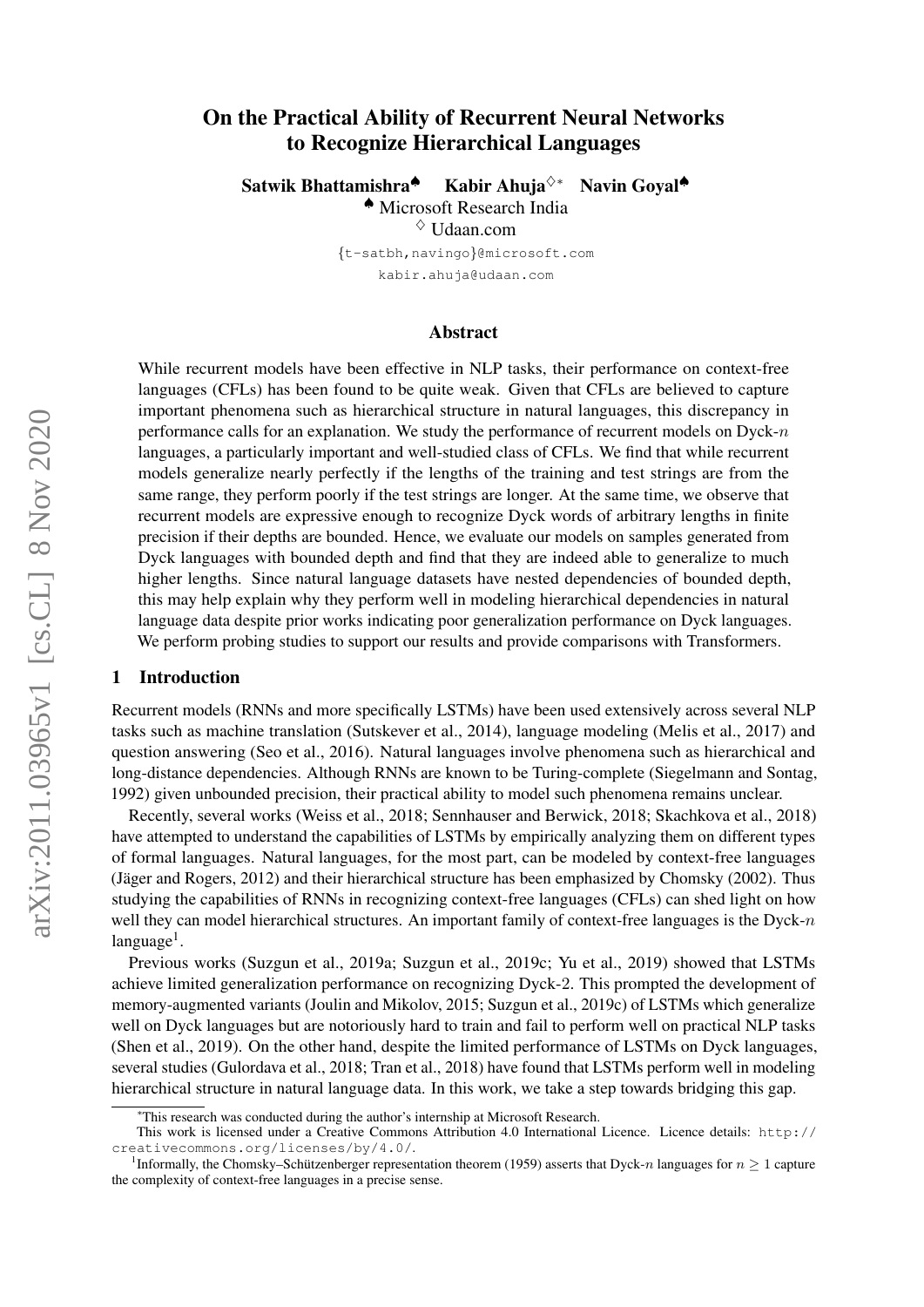



Figure 1: Nested dependencies in English sentences and in Dyck-2.

Our Contributions. We investigate the ability of recurrent models to learn and generalize on Dyck languages. We first evaluate the ability of LSTMs to recognize randomly sampled Dyck-n sequences and find, in contrast to prior works (Suzgun et al., 2019a; Suzgun et al., 2019c), that they can generalize nearly perfectly when the test samples are within the same lengths as seen during training. Similar to prior works, when evaluated on randomly generated samples of higher lengths we observe limited performance. Dyck languages and (deterministic) CFLs can be recognized by (deterministic) pushdown automata (PDA). We construct an RNN that directly simulates a PDA given unbounded precision. A key observation is that the higher the depth of the stack the higher is the required precision. This implies that fixed precision RNNs are expressive enough to recognize strings of arbitrary lengths if the required depth of the stack is bounded. Based on this observation, we test the hypothesis whether LSTMs can generalize to higher lengths if the depth of the inputs in the training and test set is bounded by the same value. In the bounded depth setting, LSTMs are able to generalize to much higher lengths compared to the lengths used during training. Given that natural languages in practical settings also contain nested dependencies of bounded depths (Gibson, 1991; McElree, 2001), this may help explain why LSTMs perform well in modeling natural language corpora containing nested dependencies. We then assess the generalization performance of the model across higher depths and find that although LSTMs can generalize to a certain extent, their performance degrades gradually with increasing depths. Since Transformer (Vaswani et al., 2017) is also a dominant model in NLP (Devlin et al., 2019), we include it in our experiments. To our knowledge, prior works have not empirically analyzed Transformers on formal languages, particularly context-free languages. We further conduct robustness experiments and probing studies to support our results.

# 2 Preliminaries and Motivation

The language Dyck-n parameterized by  $n \geq 1$  consists of well-formed words from n types of parentheses. Its derivation rules are:  $S \to (iS)_i$ ,  $S \to SS$ ,  $S \to \epsilon$  where  $i \in \{1, \ldots, n\}$ . Dyck-n is context-free for every n, Dyck-2 being crucial among them, since all Dyck-n for  $n > 2$  can be reduced to Dyck-2 (Suzgun et al., 2019a). For words in Dyck-n, the required depth of the stack in its underlying PDA is the maximum number of unbalanced parentheses in a prefix. For instance, the word  $(\lceil (\rceil) \rceil) \lceil \rceil$  in Dyck-2 has maximum depth of 3 corrsponding to the prefix  $( )$  [ $( )$ ].

**RNNs.** RNNs are defined by the update rule  $h_t = f(h_{t-1}, x_t)$ , where the function f could be a feedforward network,  $h_t$  is the model's memory vector usually referred to as the hidden state vector and  $x_t$  denotes the input vector at the t-th step. In practice, f is usually a single layer feedforward network with tanh or ReLU activation. To mitigate the vanishing gradients problem, LSTMs (Hochreiter and Schmidhuber, 1997), a variant of RNNs with additional gates, is most commonly used in practice. In our experiments, we will primarily work with LSTMs.

# 2.1 Expressiveness Results

Proposition 2.1. *Any Deterministic Pushdown Automaton can be simulated by an RNN with ReLU activation.*

We provide a proof by construction for the above result in Appendix B by using the Cantor-set like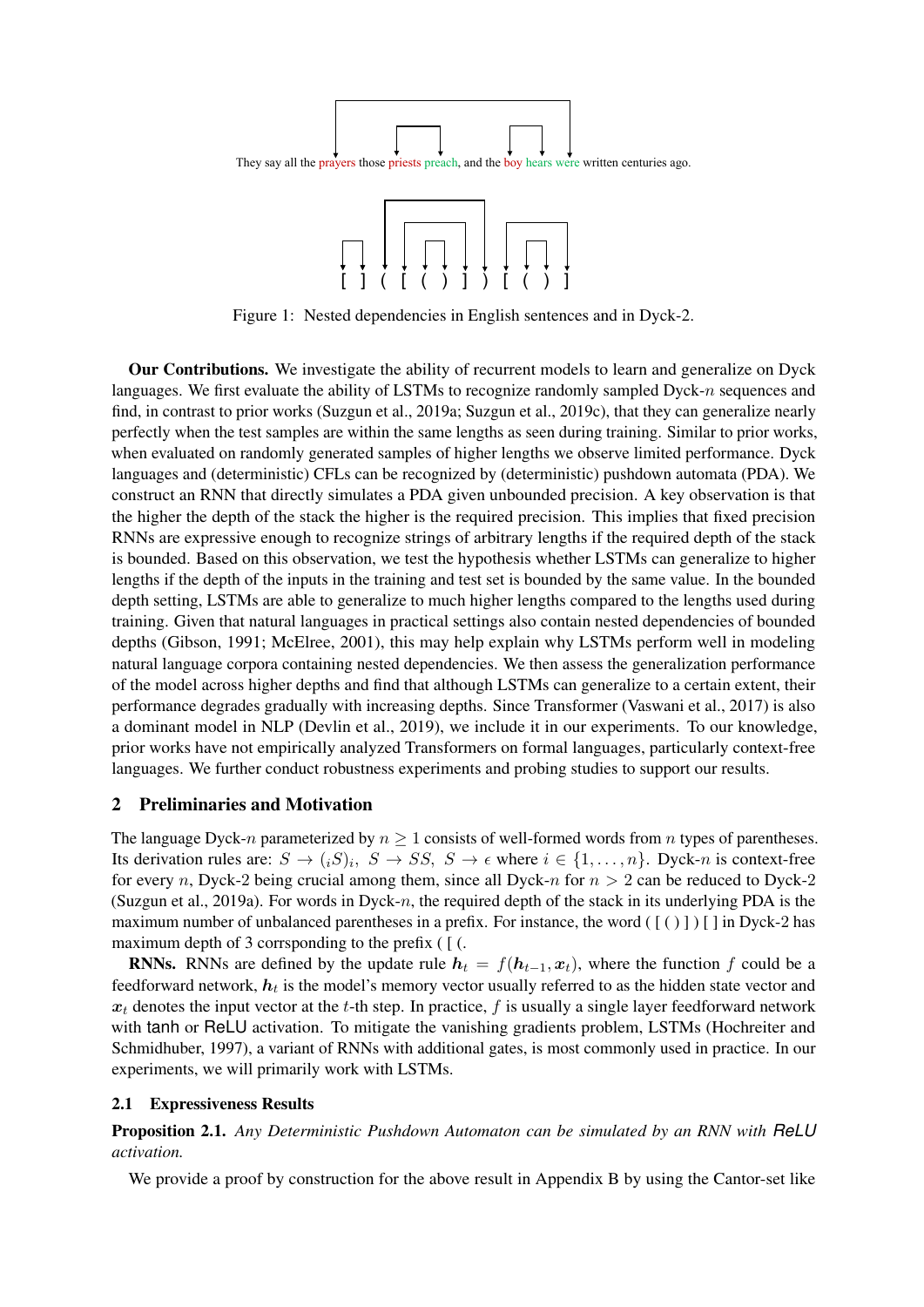| Language | Model              |                                                                      | Vanilla (Randomly Sampled)                                             | <b>Bounded Depth</b>                                                 |                                                                        |                                                 |
|----------|--------------------|----------------------------------------------------------------------|------------------------------------------------------------------------|----------------------------------------------------------------------|------------------------------------------------------------------------|-------------------------------------------------|
|          |                    | <b>Bin-1A Accuracy</b><br>$[2, 50]$ <sup><math>\uparrow</math></sup> | <b>Bin-2A Accuracy</b><br>$[52, 100]$ <sup><math>\uparrow</math></sup> | <b>Bin-1B Accuracy</b><br>$[2, 50]$ <sup><math>\uparrow</math></sup> | <b>Bin-2B Accuracy</b><br>$[52, 100]$ <sup><math>\uparrow</math></sup> | <b>Bin-3B Accuracy</b><br>[102, 150] $\uparrow$ |
| Dyck-2   | <b>LSTM</b>        | 99.5                                                                 | 75.1                                                                   | 99.9                                                                 | 99.6                                                                   | 96.0                                            |
|          | <b>Transformer</b> | 95.1                                                                 | 21.8                                                                   | 99.9                                                                 | 92.1                                                                   | 36.3                                            |
| Dyck-3   | <b>LSTM</b>        | 97.3                                                                 | 54.0                                                                   | 99.7                                                                 | 96.3                                                                   | 89.5                                            |
|          | <b>Transformer</b> | 87.7                                                                 | 26.2                                                                   | 90.1                                                                 | 48.9                                                                   | 6.4                                             |
| Dyck-4   | <b>LSTM</b>        | 97.8                                                                 | 50.7                                                                   | 99.9                                                                 | 95.1                                                                   | 87.0                                            |
|          | <b>Transformer</b> | 92.7                                                                 | 36.6                                                                   | 94.4                                                                 | 49.3                                                                   | 5.6                                             |

Table 1: The performance of neural models on considered Dyck languages. The reported scores are obtained by averaging the accuracies of 5 best performing hyperparameter configurations of each model. All models are trained on inputs with length in [2,50] and evaluated on validation sets. Bin-2A contains higher lengths without any restriction on depth. In Bin-1B, Bin-2B and Bin-3B, the test inputs have their depths upper bounded by 10.

encoding scheme as introduced in Siegelmann and Sontag (1992) to emulate stack operations. The above result was first obtained by Korsky and Berwick (2019) somewhat indirectly using the Chomsky and Schützenberger (1959) theorem. The above Proposition implies that RNNs can recognize any deterministic CFL given unbounded precision. In the construction, the higher the required depth of the stack the higher the required precision. This implies that fixed precision RNNs are expressive enough to recognize strings of arbitrary lengths if the required depth of the stack is bounded. This can also be gleaned from the construction of Korsky and Berwick (2019) with some additional work<sup>2</sup>.

# 3 Experiments

Setup. In our experiments, we consider three Languages, namely Dyck-2, Dyck-3 and Dyck-4. For each of the three languages, we generate 3 different types of training and validation sets. In the first case, we generate 10k strings for the training set within lengths [2, 50] and generate two validation sets each containing 1k strings within lengths [2, 50] and [52, 100] respectively without any restriction on the depth of the Dyck words. Our second setting also resembles the previous dataset in terms of lengths of the strings in the training and validation sets. However, in this case, we restrict all the strings to have depths in the range [1, 10]. This is to test the generalization ability across lengths when the depth is bounded. In the third case, we test the generalization ability across depths, when the lengths in train and validation sets are in the same interval [2,100]. Along with LSTMs, we also report the performance of Transformers (as used in GPT (Radford et al., 2018)) on each task since it is also a dominant model in NLP

Tasks. We train and evaluate our models on the Next Character Prediction Task (NCP) introduced in Gers and Schmidhuber (2001) and used in Suzgun et al. (2019a) and Suzgun et al. (2019c). Similar to an LM setup, the model is only presented with positive samples from a given language. In NCP, for a sequence of symbols  $s_1, s_2, \ldots, s_n$ , the model is presented with the sequence  $s_1, s_2, \ldots, s_i$  at the  $i^{th}$  step and the goal of the model is to predict the set of valid characters for the  $(i + 1)$ <sup>th</sup> step, which can be represented as a  $k$ -hot vector. The model assigns a probability to each character in the vocabulary corresponding to its validity in the next step, which is achieved by applying sigmoid activation over the unnormalized scores predicted through its output layer. Following Suzgun et al. (2019b) and Suzgun et al. (2019a), we use mean squared error between the predicted probabilities and  $k$ -hot labels as the loss function. During inference, we use a threshold of 0.5 to obtain the final prediction. The model's prediction is considered to be correct if and only if its output at every step is correct. The accuracy of the model over test samples is the fraction of total samples which are predicted correctly. Note that, this is a relatively stringent metric as a correct prediction is obtained only when the model's output is correct at every step as opposed to standard classification tasks. Refer to Bhattamishra et al. (2020) for a discussion on the choice of character prediction task and its relation with other tasks such as standard classification and language modeling. Details of the dataset and parameters relevant for reproducibility can be found in section C in Appendix.

<sup>&</sup>lt;sup>2</sup>Since our construction, although novel, is not critical for the inferences, it has been moved to the appendix.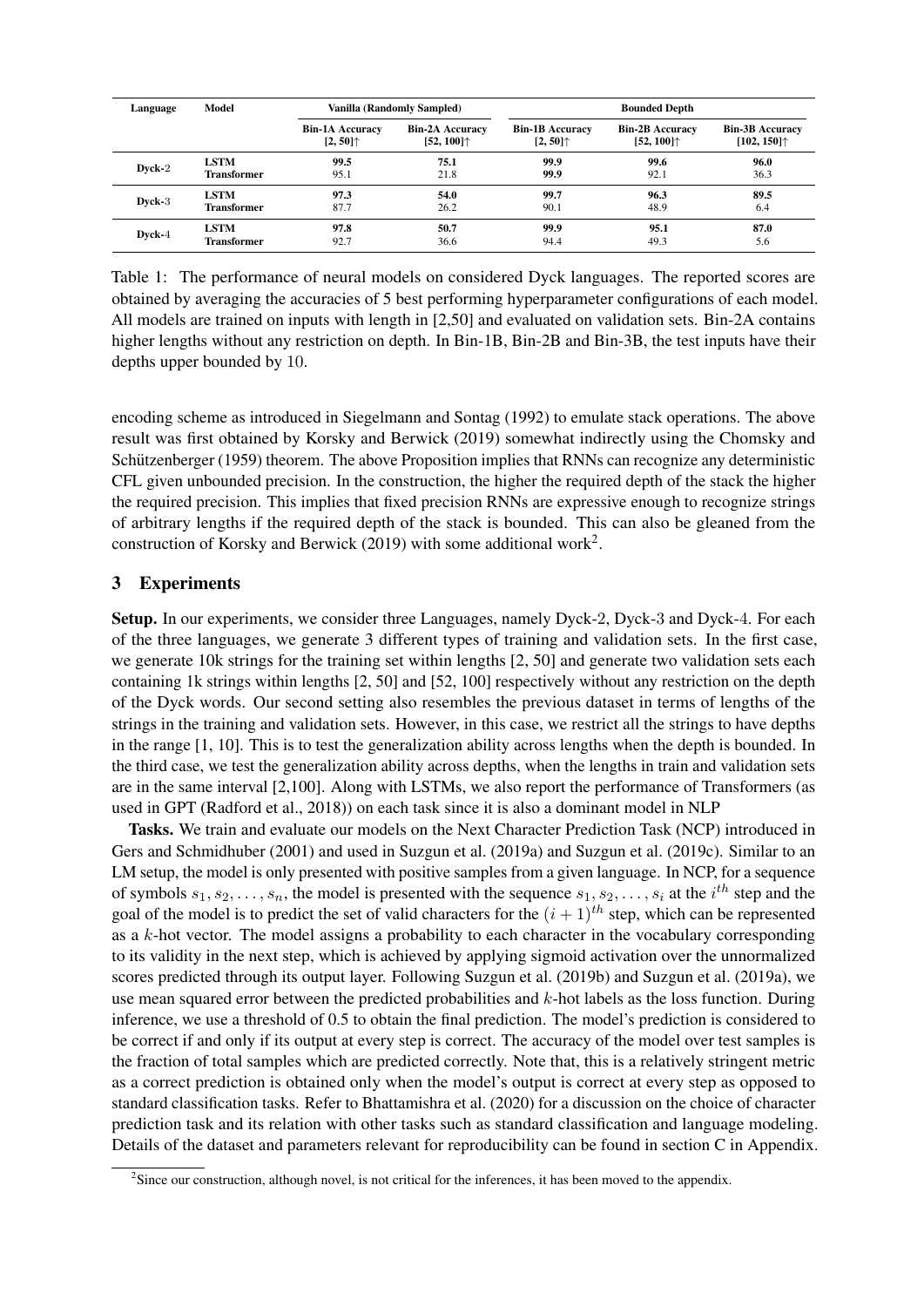

Figure 2: Generalization of LSTMs and Transformers on higher depths. The lengths of strings in the training set and all validation sets were fixed to lie between 2 to 100.

We have made our source code available at https://github.com/satwik77/RNNs-Context-Free.

### 3.1 Results

Table 1 shows the performance of LSTMs and Transformers on the considered languages. When inputs are randomly sampled in a given range of lengths, LSTMs can generalize well on the validation set containing inputs of the same lengths as seen during training  $(Bin-1A)^3$ , for all considered Dycks. However, for higher lengths (Bin-2A), it struggles to generalize on these languages. For the case when the depth is bounded, LSTMs generalize very well to much higher lengths (Bin 1B, 2B, and 3B). Transformers, on the other hand, fail to generalize to higher lengths in either case, which might be attributed to the fact that at test time, it receives positional encodings that it was not trained on. To investigate the generalization ability of models across increasing depths, we trained the models up to depth 15 and evaluated on 5 validation sets with an incremental increase in depth in each set (refer to Figure 2). We found that the models were able to generalize up to a certain extent but their performance degraded gradually as we increase the depth. However, Transformers performed relatively better as compared to LSTMs.

**Probing.** We also conducted probing experiments on LSTMs to better understand how they perform these particular tasks. We first attempt to extract the depth of the underlying stack from the cell state of an LSTM model trained to recognize Dyck-2. We found that a single layer feedforward network was easily able to extract the depth with perfect (100%) accuracy and generalize to unseen data. Figure 3a shows a visualization of t-SNE projection of the hidden state labeled by their corresponding depths. Additionally, we also try to extract the stack elements from the hidden states of the network. For Dyck-2 samples within lengths [2,50] and depths [1,10], along with training LSTM for the NCP task, we co-train auxiliary classifiers to predict each element of the stack up to depth 10, i.e. the hidden state of the LSTM that is used to predict the next set of valid characters is now also utilized in parallel to predict (by supplying 10 separate linear layers for each element) the elements of the stack. We find that not only was the model able to predict the elements in a validation set from the same distribution, it was also able to extract the elements for sequences of higher lengths ([52,150]) on which it was not trained on (see Figure 3b). This further provides evidence to show that LSTMs are able to robustly generalize to inputs of higher lengths when their depths are bounded. We also conducted a few additional robustness experiments to ensure that the model does not overfit on training distribution. Details of probing tasks as well as additional robustness experiments can be found in the Appendix.

# 4 Discussion

LSTMs and Transformers have been effective on language modeling tasks. In practice, during language modeling on a natural language corpus, the entire input is fed sequentially to the LSTM. Hence, the length of the input processed by the LSTM is bound to be large, requiring it to model a number of

 $3$ This result is in disagreement with the results reported in Suzgun et al. (2019a) and Suzgun et al. (2019c). The possible discrepancy could be due to more extensive hyperparameter tuning in our experiments. We found this holds even while tuning within the same constraints as mentioned in their setup.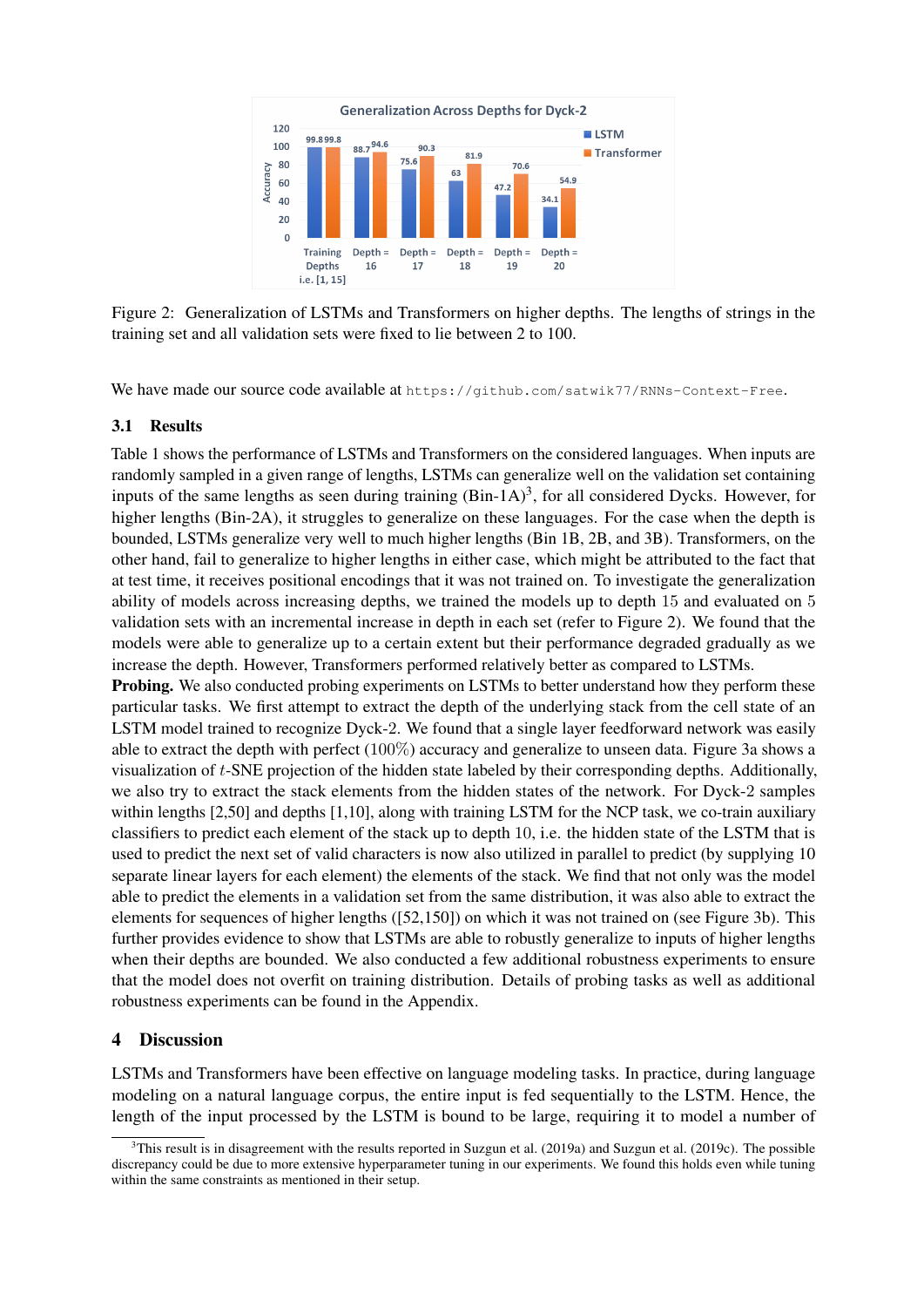

 $1.000$  $0.983$ Avg Accuracy  $0.963$  $0.961$ Avg Recall  $0.950$ 0.900 0.850  $0.800$ Lengths in [2, 50] Lengths in [52, 100] Lengths in [102, 150]

**Performance of LSTMs in extracting Stack Elements** 

(a) Visualization of  $t$ -SNE Projections of the hidden states obtained from a pre-trained LSTM for different Dyck-2 substrings, colored by their depths.





nested dependencies. Prior works in psycholinguistics (Gibson, 1991; McElree, 2001) have pointed out that given limited working memory of humans, natural language as used in practice should have nested dependencies of bounded depth. Some works (Jin et al., 2018; Noji et al., 2016) have even sought to build parsers for natural language with depth-bounded PCFGs. Our generalization results for LSTMs on depth-bounded CFGs could help explain why they perform well on modeling hierarchical dependencies in natural language datasets. For Transformer, although it did not generalize to higher lengths, but in practice Transformers (as used in BERT and GPT) process inputs in a fixed-length context window. Our results indicate that it does not have trouble in generalizing when the train and validation sets contain inputs of the same lengths.

Our experiments also demonstrate that the limiting factor in LSTMs is in generalizing to higher depths as opposed to its memory-augmented variants. The exact mechanism with which trained LSTMs perform the task is not entirely clear. The limited performance of LSTMs could be due to precision issues or unstable stack encoding mechanism (Stogin et al., 2020). However, given that natural language datasets are likely to have nested dependencies of bounded depth, this limitation may not play a significant role and may help explain why prior works (Gulordava et al., 2018; Tran et al., 2018) have found LSTMs to perform well in modeling hierarchical structure on natural language datasets.

### Acknowledgements

We thank the anonymous reviewers for their constructive comments and suggestions. We would also like to thank our colleagues at Microsoft Research and Michael Hahn for their valuable feedback and helpful discussions.

### References

- Satwik Bhattamishra, Kabir Ahuja, and Navin Goyal. 2020. On the ability and limitations of transformers to recognize formal languages.
- Noam Chomsky and Marcel P Schützenberger. 1959. The algebraic theory of context-free languages. In *Studies in Logic and the Foundations of Mathematics*, volume 26, pages 118–161. Elsevier.

Noam Chomsky. 2002. *Syntactic structures*. Walter de Gruyter.

- Jacob Devlin, Ming-Wei Chang, Kenton Lee, and Kristina Toutanova. 2019. BERT: Pre-training of deep bidirectional transformers for language understanding. In *Proceedings of the 2019 Conference of the North American Chapter of the Association for Computational Linguistics: Human Language Technologies, Volume 1 (Long and Short Papers)*, pages 4171–4186, Minneapolis, Minnesota, June. Association for Computational Linguistics.
- Felix A Gers and E Schmidhuber. 2001. Lstm recurrent networks learn simple context-free and context-sensitive languages. *IEEE Transactions on Neural Networks*, 12(6):1333–1340.
- Edward Albert Fletcher Gibson. 1991. *A computational theory of human linguistic processing: Memory limitations and processing breakdown*. Ph.D. thesis, Carnegie Mellon University Pittsburgh, PA.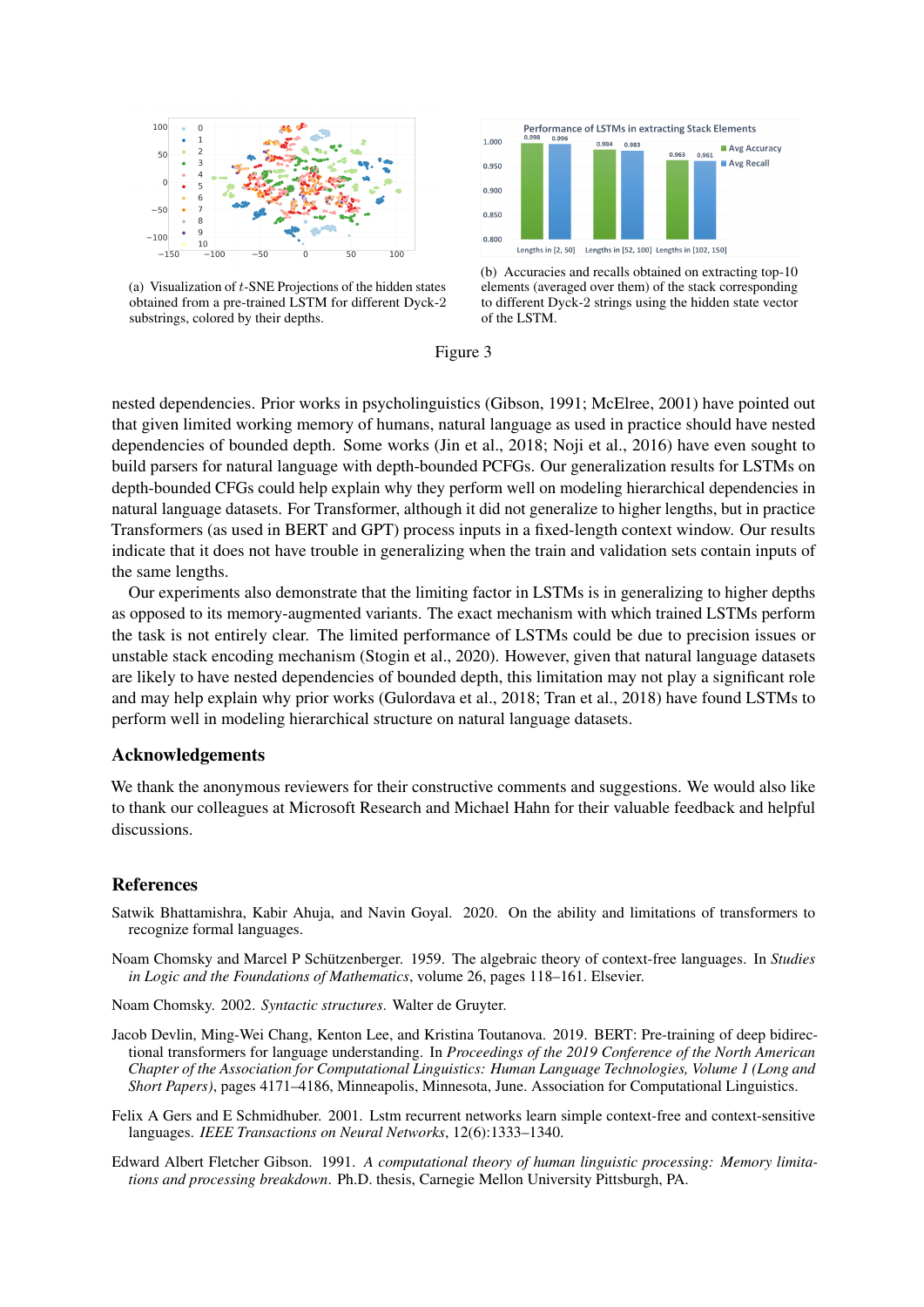Kristina Gulordava, Piotr Bojanowski, Edouard Grave, Tal Linzen, and Marco Baroni. 2018. Colorless green recurrent networks dream hierarchically. In *Proceedings of the 2018 Conference of the North American Chapter of the Association for Computational Linguistics: Human Language Technologies, Volume 1 (Long Papers)*, pages 1195–1205, New Orleans, Louisiana, June. Association for Computational Linguistics.

Sepp Hochreiter and Jürgen Schmidhuber. 1997. Long short-term memory. *Neural computation*, 9(8):1735–1780.

- John E. Hopcroft, Rajeev Motwani, and Jeffrey D. Ullman. 2006. *Introduction to Automata Theory, Languages, and Computation (3rd Edition)*. Addison-Wesley Longman Publishing Co., Inc., USA.
- Lifeng Jin, Finale Doshi-Velez, Timothy Miller, William Schuler, and Lane Schwartz. 2018. Unsupervised grammar induction with depth-bounded pcfg. *Transactions of the Association for Computational Linguistics*, 6:211–  $224$
- Armand Joulin and Tomas Mikolov. 2015. Inferring algorithmic patterns with stack-augmented recurrent nets. In *Advances in neural information processing systems*, pages 190–198.
- Gerhard Jäger and James Rogers. 2012. Formal language theory: refining the Chomsky hierarchy. *Philosophical Transactions of the Royal Society B: Biological Sciences*, 367(1598):1956–1970.
- Diederik P Kingma and Jimmy Ba. 2014. Adam: A method for stochastic optimization. *arXiv preprint arXiv:1412.6980*.
- Samuel A Korsky and Robert C Berwick. 2019. On the computational power of rnns. *arXiv preprint arXiv:1906.06349*.
- Brian McElree. 2001. Working memory and focal attention. *Journal of Experimental Psychology: Learning, Memory, and Cognition*, 27(3):817.
- Gábor Melis, Chris Dyer, and Phil Blunsom. 2017. On the state of the art of evaluation in neural language models. *arXiv preprint arXiv:1707.05589*.
- Hiroshi Noji, Yusuke Miyao, and Mark Johnson. 2016. Using left-corner parsing to encode universal structural constraints in grammar induction. In *Proceedings of the 2016 Conference on Empirical Methods in Natural Language Processing*, pages 33–43.
- Jorge Pérez, Javier Marinković, and Pablo Barceló. 2019. On the Turing completeness of modern neural network architectures. In *International Conference on Learning Representations*.
- Alec Radford, Karthik Narasimhan, Tim Salimans, and Ilya Sutskever. 2018. Improving language understanding by generative pre-training.
- Luzi Sennhauser and Robert Berwick. 2018. Evaluating the ability of LSTMs to learn context-free grammars. In *Proceedings of the 2018 EMNLP Workshop BlackboxNLP: Analyzing and Interpreting Neural Networks for NLP*, pages 115–124, Brussels, Belgium, November. Association for Computational Linguistics.
- Minjoon Seo, Aniruddha Kembhavi, Ali Farhadi, and Hannaneh Hajishirzi. 2016. Bidirectional attention flow for machine comprehension. *arXiv preprint arXiv:1611.01603*.
- Yikang Shen, Shawn Tan, Arian Hosseini, Zhouhan Lin, Alessandro Sordoni, and Aaron C Courville. 2019. Ordered memory. In H. Wallach, H. Larochelle, A. Beygelzimer, F. AlcheBuc, E. Fox, and R. Garnett, editors, *Advances in Neural Information Processing Systems 32*, pages 5037–5048. Curran Associates, Inc.
- Hava T Siegelmann and Eduardo D Sontag. 1992. On the computational power of neural nets. In *Proceedings of the fifth annual workshop on Computational learning theory*, pages 440–449. ACM.
- Natalia Skachkova, Thomas Trost, and Dietrich Klakow. 2018. Closing brackets with recurrent neural networks. In *Proceedings of the 2018 EMNLP Workshop BlackboxNLP: Analyzing and Interpreting Neural Networks for NLP*, pages 232–239, Brussels, Belgium, November. Association for Computational Linguistics.
- John Stogin, Ankur Mali, and C Lee Giles. 2020. Provably stable interpretable encodings of context free grammars in rnns with a differentiable stack.
- Ilya Sutskever, Oriol Vinyals, and Quoc V Le. 2014. Sequence to sequence learning with neural networks. In *Advances in neural information processing systems*, pages 3104–3112.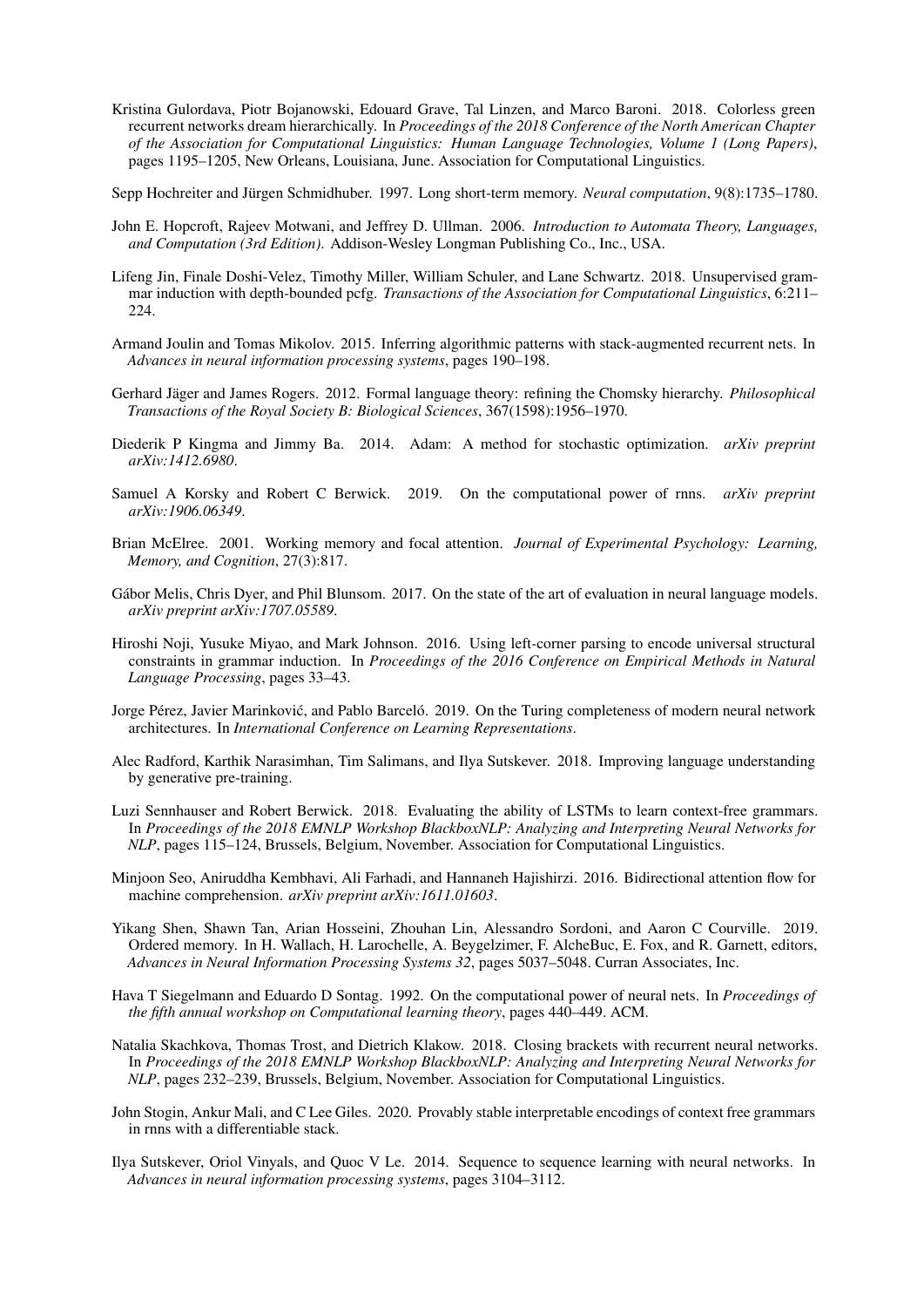- Mirac Suzgun, Yonatan Belinkov, Stuart Shieber, and Sebastian Gehrmann. 2019a. LSTM networks can perform dynamic counting. In *Proceedings of the Workshop on Deep Learning and Formal Languages: Building Bridges*, pages 44–54, Florence, August. Association for Computational Linguistics.
- Mirac Suzgun, Yonatan Belinkov, and Stuart M. Shieber. 2019b. On evaluating the generalization of LSTM models in formal languages. In *Proceedings of the Society for Computation in Linguistics (SCiL) 2019*, pages 277–286.
- Mirac Suzgun, Sebastian Gehrmann, Yonatan Belinkov, and Stuart M Shieber. 2019c. Memory-augmented recurrent neural networks can learn generalized dyck languages. *arXiv preprint arXiv:1911.03329*.
- Ke Tran, Arianna Bisazza, and Christof Monz. 2018. The importance of being recurrent for modeling hierarchical structure. In *Proceedings of the 2018 Conference on Empirical Methods in Natural Language Processing*, pages 4731–4736, Brussels, Belgium, October-November. Association for Computational Linguistics.
- Ashish Vaswani, Noam Shazeer, Niki Parmar, Jakob Uszkoreit, Llion Jones, Aidan N Gomez, Łukasz Kaiser, and Illia Polosukhin. 2017. Attention is all you need. In *Advances in neural information processing systems*, pages 5998–6008.
- Gail Weiss, Yoav Goldberg, and Eran Yahav. 2018. On the practical computational power of finite precision RNNs for language recognition. In *Proceedings of the 56th Annual Meeting of the Association for Computational Linguistics (Volume 2: Short Papers)*, pages 740–745, Melbourne, Australia, July. Association for Computational Linguistics.
- Xiang Yu, Ngoc Thang Vu, and Jonas Kuhn. 2019. Learning the Dyck language with attention-based Seq2Seq models. In *Proceedings of the 2019 ACL Workshop BlackboxNLP: Analyzing and Interpreting Neural Networks for NLP*, pages 138–146, Florence, Italy, August. Association for Computational Linguistics.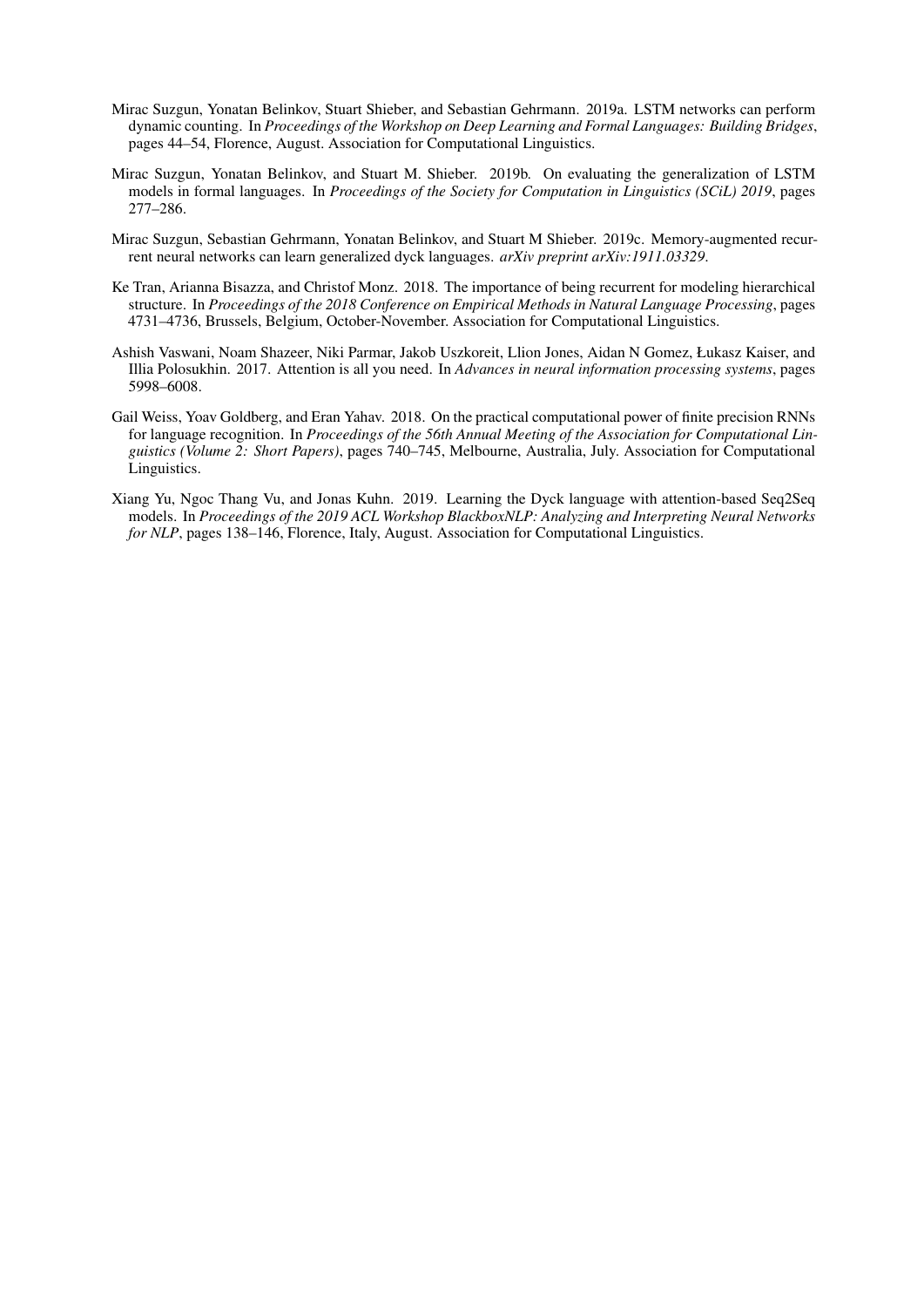### A Preliminaries

Definition A.1 (Deterministic Pushdown Automata (Hopcroft et al., 2006)). A DPDA is a 7-tuple  $\langle \Sigma, Q, \Gamma, q_0, Z_0, \delta, F \rangle$  with

- 1. A finite alphabet  $\Sigma$
- 2. A finite set of states Q
- 3. A finite stack alphabet
- 4. An initial state  $q_0$
- 5. An initial stack symbol  $Z_0$
- 6.  $F \subset Q$  set of accepting states
- 7. A state transition function

 $\delta : \Sigma \times Q \times \Gamma \to (q, \gamma)$ 

The output of  $\delta$  is a finite set of pairs  $(q, \gamma)$ , where q is a new state and  $\gamma$  is the string of stack symbols that replaces the top of the stack. If X is at the top of the stack, then  $\gamma = \epsilon$  indicates that the stack is popped,  $\gamma = X$  denotes that the stack is unchanged and if  $\gamma = YZ$ , then X is replaced by Z, and Y is pushed onto the stack.

A machine processes an input string  $x \in \Sigma^*$  one token at a time. For each input token, the machine looks at the current input, state and top of the stack to make a transition into a new state and update its stack. The machine can also take empty string as input and make a transition based on the stack and its current state. The machine halts after reading the input and a string is accepted if the state after reading the complete input is a final state.

### A.1 Cantor-set Encodings

In our construction, we will make use of Cantor-set like encodings as introduced in (Siegelmann and Sontag, 1992). The Cantor-set like encodings in base-4 provides us a means to encode a stack of values 0s and 1s and easily apply stack operations like push, pop and top to update them. Let  $v_s$  denote the encoding of a stack. The contents of the stack can be viewed as a rational number  $\frac{p}{4^q}$  where  $0 < p < 4^q$ . The *i*-th element from the top of the stack can be seen as the  $i$ -th element to the right of the decimal point the in a base-4 expansion. A 0 stored in the stacked is associated with a 1 in the expansion while a 1 stored in the stack is associated with 3. Hence, only numbers of the special form  $\Sigma_{i=1}^t \frac{a_i}{4}$  where  $a_i \in \{1,3\}$  will appear in the encoding. For inputs of the form  $I \in \{0, 1\}$ , the standard stack operations can be applied by simple affine operations. For instance,  $push(I)$  operation can be obtained by  $v_s \mapsto \frac{1}{4}v_s + \frac{1}{2}$  $\frac{1}{2}I + \frac{1}{4}$  $\frac{1}{4}$  and the pop(*I*) can be obtained by  $v_s \mapsto 4v_s - 2I - 1$ . The top of the stack can be obtained by  $\sigma(4v_s - 2)$  which will be 1 if the top of the stack is 1 else 0. The emptiness of a stack can be checked by  $\sigma(v_s)$  which will be 1 if the stack is nonempty or else it will be 0.

# B Construction

We will make use of some intermediate notions to describe our construction. We will use these multiple times in our construction. Particularly, Lemma B.1 will be used to combine the information of the state vector, input and the symbol at the top of the stack. Lemma B.2 and Lemma B.3 will be used to implement the state transition and decisions related to stack operations.

For the feed-forward networks we use the activation as in (Siegelmann and Sontag, 1992), namely the saturated linear sigmoid activation function:

$$
\sigma(x) = \begin{cases}\n0 & \text{if } x < 0, \\
x & \text{if } 0 \le x \le 1, \\
1 & \text{if } x > 1.\n\end{cases}
$$
\n(1)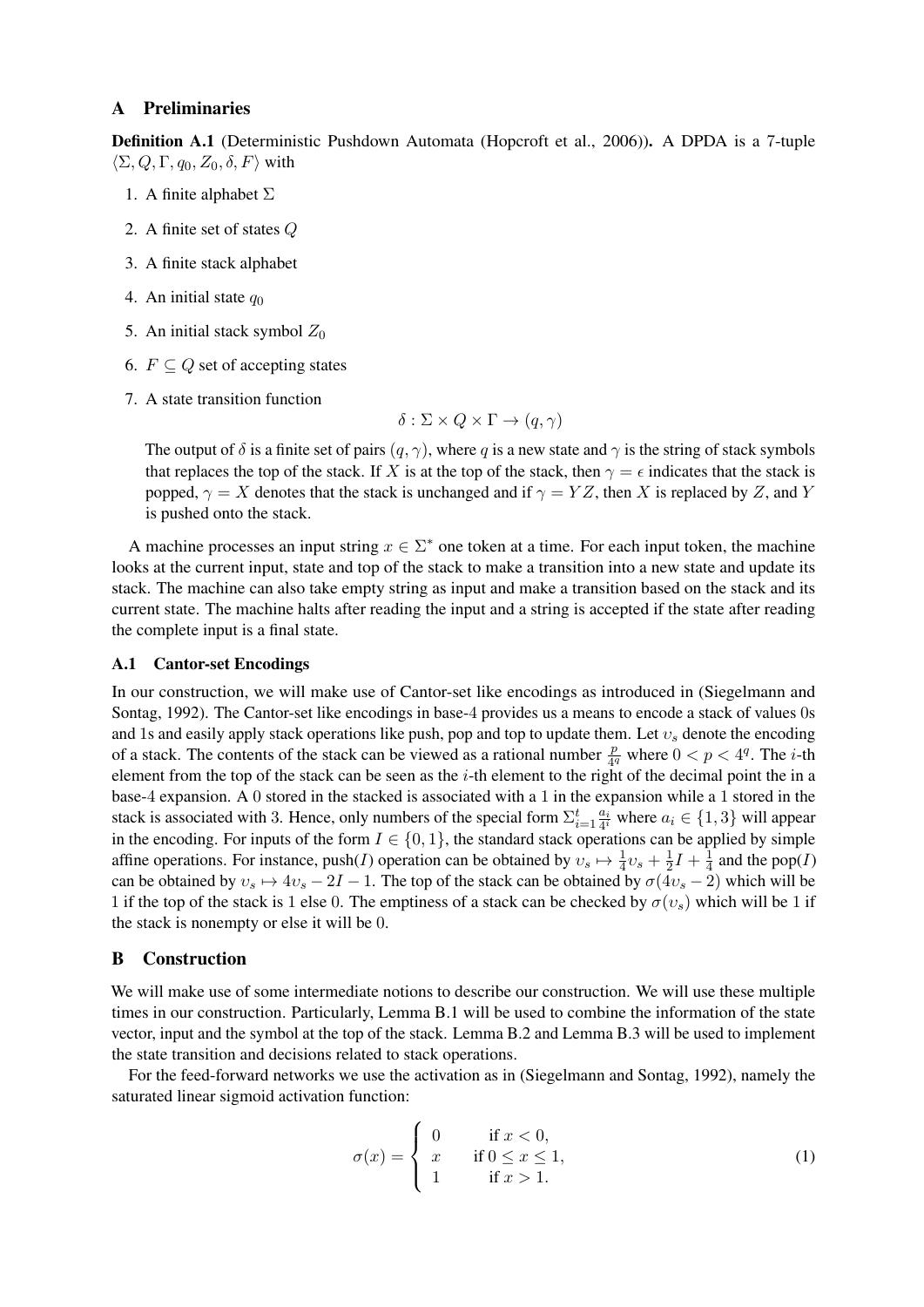Note that, we can easily work with the standard ReLU activation via  $\sigma(x) = \text{ReLU}(x) - \text{ReLU}(x - 1)$ .

Consider two sets  $\Phi$  and  $\Psi$  (such as the set of states Q and the set of inputs  $\Sigma$ ), and consider the one-hot representations of their elements  $\phi \in \Phi$  and  $\psi \in \Psi$  as  $\phi \in \mathbb{Q}^{|\Phi|}$  and  $\psi \in \mathbb{Q}^{|\Psi|}$  respectively. We use  $(\phi, \psi) \in \mathbb{Q}^{|\Phi| \times |\Psi|}$  to denote a unique one-hot encoding for each pair of  $\phi$  and  $\psi$ . More specifically, consider the enumerations  $\pi_{\Phi}: \Phi \to \{1, 2, \ldots, |\Phi|\}$  and  $\pi_{\Psi}: \Psi \to \{1, 2, \ldots, |\Psi|\}.$  Then given two elements  $\phi \in \Phi$  and  $\psi \in \Psi$ , the vector  $(\phi, \psi) \in \mathbb{Q}^{|\Phi| \times |\Psi|}$  will have a 1 in position  $(\pi_{\Psi}(\psi) - 1)|\Phi| + \pi_{\Phi}(\phi)$ and a 0 in every other position. We now prove that given a vector  $[\phi, \psi]$  containing concatenation of one-hot representations of the elements  $\phi$  and  $\psi$ , there exists a single-layer feedforward network that can produce the vector  $(\phi, \psi)$ .

**Lemma B.1.** *There exists a function*  $O(x): \mathbb{Q}^{|\Phi|+|\Psi|} \to \mathbb{Q}^{|\Phi||\Psi|}$  *of the form*  $\sigma(xW + b)$  *such that,* 

$$
O([\boldsymbol{\phi}, \boldsymbol{\psi}]) = [(\phi, \psi)]
$$

*Proof.* Let  $A_i$  for  $i \in \{1, ..., |\Phi|\}$  denote a matrices of dimensions  $|\Psi| \times |\Phi|$  such that  $A_i$  has 1s in its *i*-th row and 0 everywhere else. For any one-hot vector  $\phi$ , note that  $\phi \mathbf{A}_i = 1$  if  $i = \pi_{\Phi}(\phi)$  or else it is 0. Thus, consider the transformation,

$$
\boldsymbol{t}_{(\phi,\psi)} = [\ \boldsymbol{\phi} + \boldsymbol{\psi}\mathbf{A}_1, \boldsymbol{\phi} + \boldsymbol{\psi}\mathbf{A}_2, \ldots, \boldsymbol{\phi} + \boldsymbol{\psi}\mathbf{A}_{|\Psi|}]
$$

Note that, the vector  $t_{(\phi,\psi)}$  has a value 2 exactly at the position  $(\pi_{\Psi}(\psi) - 1)|\Phi| + \pi_{\Phi}(\phi)$  and it is either 0 or 1 at the rest of the positions. Hence by making use of bias vectors, it is easy to obtain  $[(\phi, \psi)]$ ,

$$
\sigma(\bm{t}_{(\phi,\psi)}-\bm{1})=[(\phi,\psi)]
$$

which is what we wanted to show.

As an example, consider two sets  $\Phi$  and  $\Psi$  such that  $|\Phi| = 3$  and  $|\Psi| = 2$ . Consider two elements  $\phi \in \Phi$  and  $\psi \in \Psi$  such that  $\pi_{\Phi}(\phi) = 3$  and  $\pi_{\Psi}(\psi) = 2$ . Hence, this implies the corresponding one-hot vectors  $\phi = [0, 0, 1]$  and  $\psi = [0, 1]$ . According to the construction above, the weight matrix will be,

$$
\boldsymbol{W} = \left[ \begin{array}{cccccc} 1 & 0 & 0 & 1 & 0 & 0 \\ 0 & 1 & 0 & 0 & 1 & 0 \\ 0 & 0 & 1 & 0 & 0 & 1 \\ \hline 1 & 1 & 1 & 0 & 0 & 0 \\ 0 & 0 & 0 & 1 & 1 & 1 \end{array} \right],
$$

Thus by construction, the output of the feedforward network  $\sigma([\phi, \psi]W - 1) = [0, 0, 0, 0, 0, 1]$ . similar technique was employed by (Pérez et al., 2019) in their Turing completeness result for Transformer.

We will describe another technical lemma that we will make use of to implement our transition functions and other such mappings. Consider two sets  $\Phi$  and  $\Psi$  (such as the set of states Q and the set of inputs  $\Sigma$  or set of stack symbols Γ), and consider the one-hot representations of their elements  $\phi \in \Phi$  and  $\psi \in \Psi$  as  $\phi \in \mathbb{Q}^{|\Phi|}$  and  $\psi \in \mathbb{Q}^{|\Psi|}$  respectively. Let  $\delta : \Phi \times \Psi \to \Phi$  be any transition function that takes elements of two sets as input and produces an element of one of the sets. Let  $[(\phi, \psi)] \in \mathbb{Q}^{|\Phi| \times |\Psi|}$  denote a unique one-hot encoding for each pair of  $\phi$  and  $\psi$  as defined earlier. We demonstrate that given  $[(\phi_1, \psi)]$  as input, there exists a single layer feedforward network that produces the vector  $\phi_2$  if  $\delta(\phi_1, \psi) = \phi_2$ .

**Lemma B.2.** *There exists a function*  $O(x) : \mathbb{Q}^{|\Phi||\Psi|} \to \mathbb{Q}^{|\Phi|}$  *of the form*  $\sigma(xW + b)$  *such that,* 

$$
O([(\phi_1,\psi)]) = \phi_2
$$

*Proof.* This can easily implemented using a linear transformation. Consider a matrix  $\mathbf{A} \in \mathbb{Q}^{|\Phi||\Psi| \times |\Phi|}$ . Given two inputs  $\phi_i, \phi_k \in \Phi$  and  $\psi_j \in \Psi$  such that  $\delta(\phi_i, \psi_j) = \phi_k$ , the row  $(\pi_{\Psi}(\psi_j) - 1)|\Phi| + \pi_{\Phi}(\phi_i)$ of the matrix **A** will be the one-hot vector corresponding to  $\phi_k$ , that is,  $\mathbf{A}_{(\pi_{\Psi}(\psi_j)-1)|\Phi|+\pi_{\Phi}(\phi_i),:}=\phi_k$ .  $\Box$ 

 $\Box$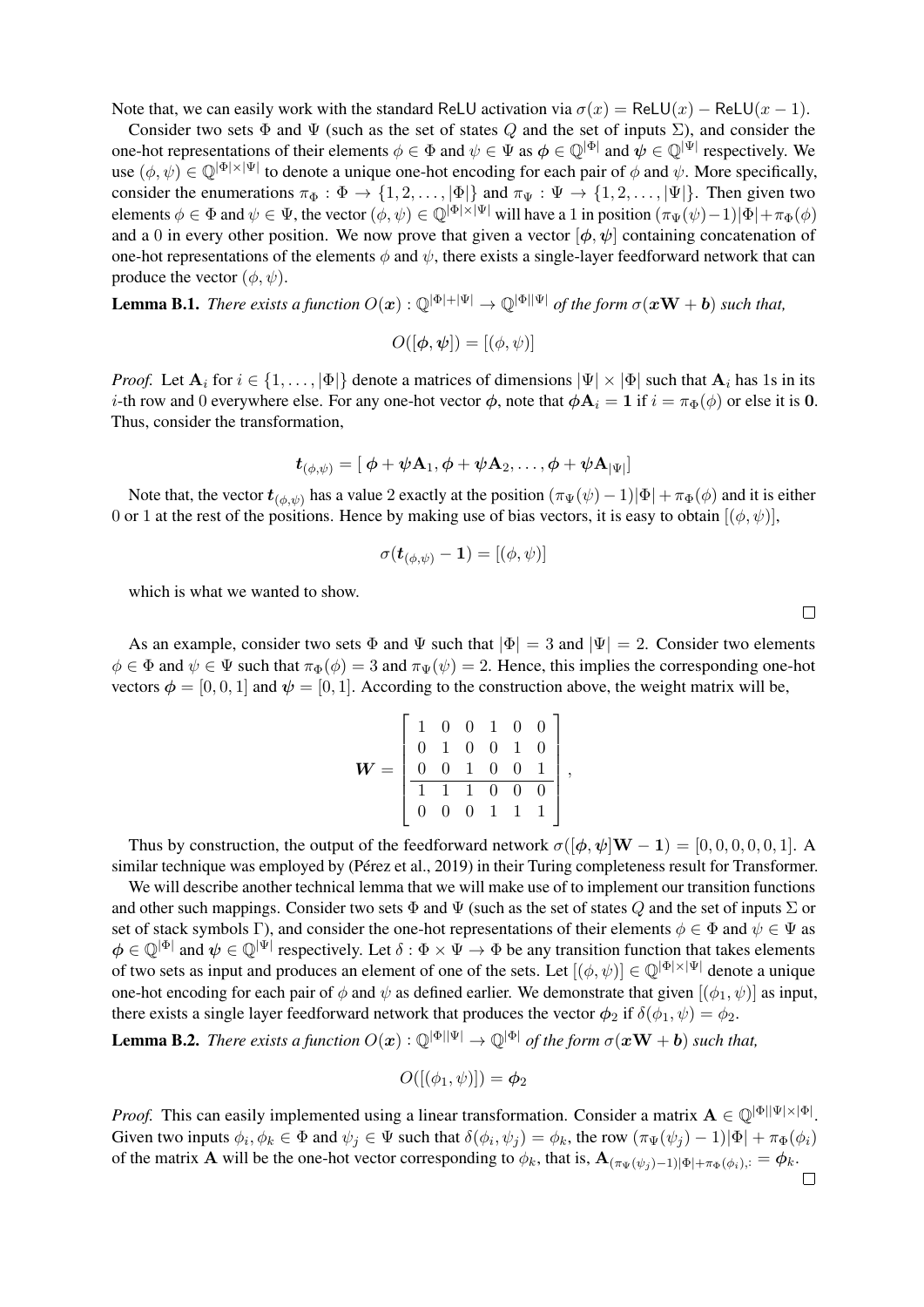Similarly, a mapping  $\theta : \Phi \times \Psi \to \{0, 1\}^n$  can also be implemented using linear transformation using a transformation matrix  $\mathbf{A} \in \mathbb{Q}^{|\Phi||\Psi| \times n}$  where each row of the matrix  $\mathbf{A}$  will be the corresponding mapping  $\{0, 1\}^n$  for the pair of  $(\phi, \psi)$  corresponding to that row.

**Lemma B.3.** *There exists a function*  $O(x) : \mathbb{Q}^{|\Phi||\Psi|} \to \{0,1\}^n$  *of the form*  $\sigma(xW + b)$  *such that,* 

$$
O([(\phi, \psi)]) = [\{0, 1\}^n]
$$

Proof is similar to proof of Lemma B.2.

Proposition B.4. *For any Deterministic Pushdown Automaton, there exists an RNN that can simulate it.*

*Proof.* The construction is straightforward and follows by induction. We will show that at the t-th timestep, given that the model has information about the state and a representation of the stack, the model can compute the next state and update the stack representation based on the input. More formally, given a sequence  $x_1, x_2, \ldots, x_n \in \Sigma^*$ , consider that the hidden state vector at the t-th timestep is  $h_t = [q_t, \omega_t]$ where  $q_t \in \mathbb{Q}^{|\Sigma|}$  is a one-hot encoding of the state vector and  $\omega_t \in \mathbb{Q}^{|\Gamma|}$  is a representation of the stack based on the cantor-set like encoding. Then, given an input  $x_{t+1} \in \Sigma$ , we will show how the network can compute  $h_{t+1} = [q_{t+1}, \omega_{t+1}]$ . After reading the whole input, a sequence is accepted if  $q_n$  is in the set of final states  $F$  or else it is rejected.

Our construction will use a 5-layer feed forward network that takes as input the vectors  $h_{t-1}$  and  $x_t$  at each timestep and produces the vector  $h_t$ . The vectors  $h_t \in \mathbb{Q}^{|Q|+|\Gamma|}$  will have two subvectors of size  $|Q|$ and |Γ| containing a one-hot representation of the state of the underlying automaton and a representation of the stack encoded in the Cantor-set representation respectively. For each input symbol  $x \in \Sigma$ , its corresponding input vector  $x \in \mathbb{Q}^{\vert \Sigma \vert}$  will be a one-hot vector. If the underlying stack takes empty string as input at particular step, the RNN will take a special symbol as input which also have a unique one-hot representation similar to other input symbols.

As opposed to the construction of Siegelmann and Sontag (1992), which only takes 0s and 1s as input and use a scalar to encode a stack of 0s and 1s, we will encode one-hot representation of stack symbols in vectors of size |Γ|. The push and pop operations will always be in the form of one-hot vectors and this will ensure that retrieving the top element provides a one-hot encoding of the stack symbol.

**Details of the construction.** At each timestep, the model will receive the hidden state vector  $h_{t-1}$  =  $[q_{t-1}, \omega_{t-1}]$  and the input vector  $x_t$  as input. At timestep 0, the hidden state vector will be  $h_0 = [q_0, \omega_0]$ containing the one-hot representation of the initial state and stack encoding containing  $Z_0$ . For instance consider  $|Q| = 3$  and  $|\Gamma| = 4$ . If the one-hot encoding of  $q_0$  is  $q_0 = [1, 0, 0]$  and one-hot encoding of  $Z_0$  is  $z_0 = [1, 0, 0, 0]$ , then  $\omega_0 = \frac{1}{4}$  $\frac{1}{4}$ 0 +  $\frac{1}{2}$  $\frac{1}{2}[1, 0, 0, 0] + \frac{1}{4} = [3/4, 1/4, 1/4, 1/4]$ . That is, the vector  $z_0$  is pushed to the empty stack using the Cantor-set encoding method described in section A.1. Hence, the vector  $h_0 = [1, 0, 0, 3/4, 1/4, 1/4, 1/4]$ .

The first layer of the feedforward network  $\sigma(\mathbf{W}_h \bm{h}_{t-1} + \mathbf{W}_x \bm{x}_t + \bm{b})$  will produce the vector  $\bm{h}^{(1)}_{t-1} =$  $[(q_{t-1}, x_t), \tau_{t-1}^{top}]$  $[t_{t-1}^{top}, \omega_{t-1}]$ , where  $\tau_{t-1}^{top} \in \mathbb{Q}^{|\Gamma|}$  denotes a one-hot vector representation of the symbol at the top of our stack representation and the subvector  $(q_{t-1}, x_t) \in \mathbb{Q}^{|Q| \times |\Sigma|}$  is a unique one-hot vector for each pair of state q and input x. Thus, the vector  $h_{t-}^{(1)}$  $t_{t-1}^{(1)}$  is of dimension  $|Q|$ .  $|\Sigma| + 2|\Gamma|$ . The vector  $(q_{t-1}, x_t)$ can be obtained by using Lemma B.1 where  $\Phi = Q$  and  $\Psi = \Sigma$ . The vector corresponding to the symbol at the top of the stack can be easily obtained using the top operation  $(\sigma(4\omega_{t-1} - 2))$  defined in section A.1.

In the second layer, we will use Lemma B.1 again to obtain a unique one-hot vector for each combination of the state, input and stack symbol. The output of the second layer of the feedforward network will be of the form  $\bm{h}_{t-1}^{(2)} = [(q_{t-1}, x_t, \bm{\tau}_{t-1}^{top}$  $(\tau_{t-1}^{top}), \tau_{t-1}^{top}$  $\mathcal{L}_{t-1}^{top}, \boldsymbol{\omega}_{t-1}]$ , where the subvector  $(q_{t-1}, x_t, \boldsymbol{\tau}_{t-1}^{top})$  $t_{t-1}^{top}$ ) is a unique one-hot encoding for each combination of the state  $q \in Q$ , input  $x \in \Sigma$  and a stack symbol  $\tau \in \Gamma$ . Hence, the vector  $h_{t-1}^{(2)}$  will be of the dimension  $|Q|.|\Sigma|.|\Gamma|+2|\Gamma|$ . Since we already had the vector  $(q_{t-1},x_t)$ , and the vector  $\tau_{t-1}^{top}$  $t_{t-1}^{top}$ , the vector  $(q_{t-1}, x_t, \tau_{t-1}^{top})$  $_{t-1}^{top}$ ) can be obtained using Lemma B.1 by considering  $\Phi = Q \times \Sigma$  and  $\Psi = \Gamma$ . The primary idea is that the vector  $(q_{t-1}, x_t, \tau_{t-1}^{top})$  $_{t-1}^{top}$ ) provides us with all the necessary information required to implement the further steps and produce  $q_t$  and  $\omega_t$ .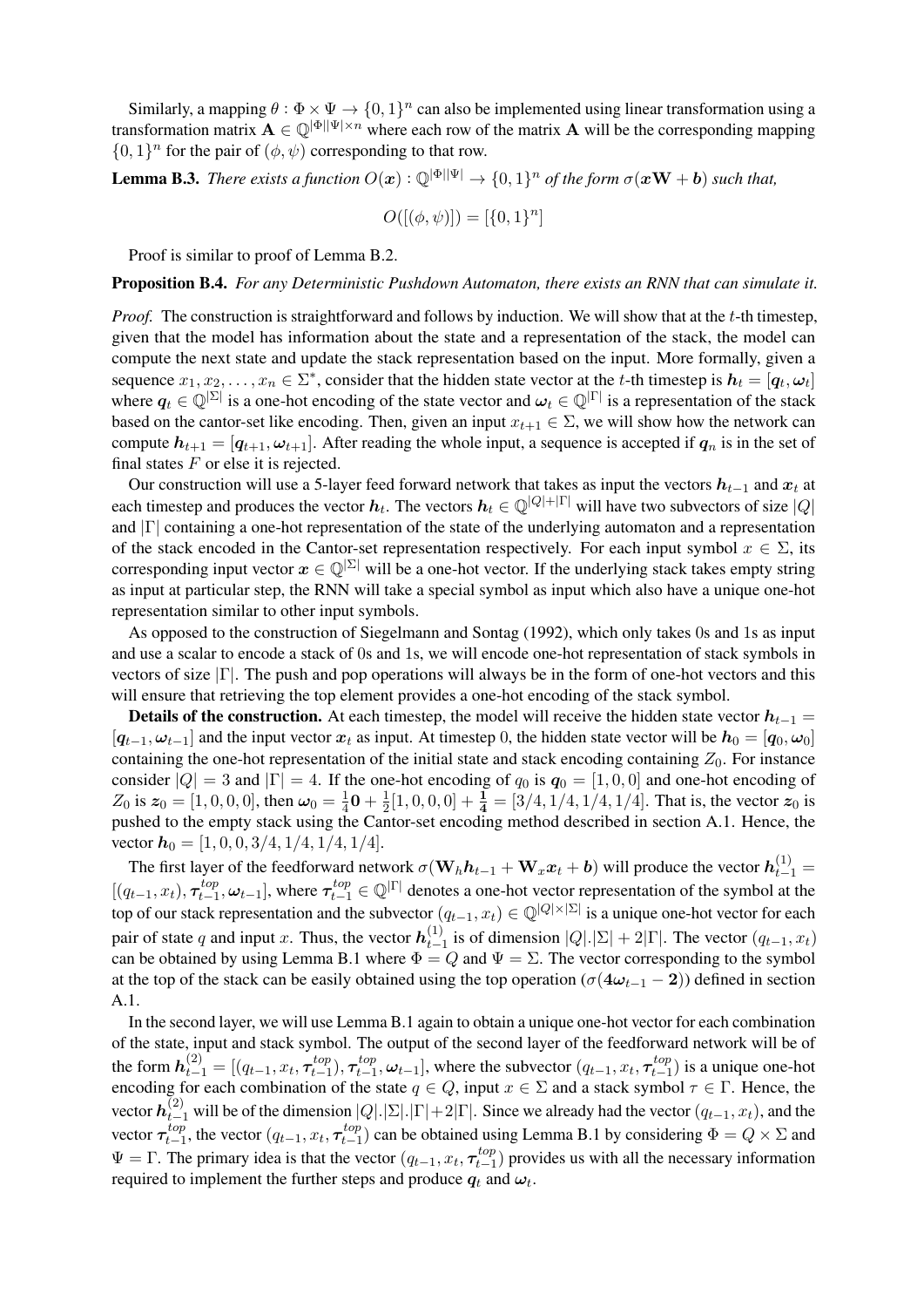We can use the vector  $(q_{t-1}, x_t, \tau_{t-1}^{top})$  $_{t-1}^{top}$ ) to directly map to  $q_t$  using a simple linear transformation. To obtain  $\omega_t$ , we will produce all three candidate stack representations corresponding to push, pop and no-operation. That is, from  $(q_{t-1}, x_t, \tau_{t-1}^{top})$  $\mathcal{L}_{t-1}^{top}$ ) we will obtain  $\omega_t^{push}$  $_{t}^{push}, \pmb{\omega}_{t}^{pop}$  $t_t^{pop}$  and  $\omega_t^{no-op}$  $t_t^{no-op}$ . Along with that, using linear transformation we will obtain three control signals  $c_{push}$ ,  $c_{pop}$  and  $c_{no-op}$ . To obtain the final stack representation  $\boldsymbol{\omega}_t$ , we will implement the following operation

$$
\boldsymbol{\omega}_t = \boldsymbol{c}_{push}.\boldsymbol{\omega}_t^{push} + \boldsymbol{c}_{pop}.\boldsymbol{\omega}_t^{pop} + \boldsymbol{c}_{no-op}.\boldsymbol{\omega}_t^{no-op}.
$$
 (2)

We will implement the above steps using an additional three layers of feedforward network and thus we will obtain  $\boldsymbol{h}_t = [\boldsymbol{q}_t, \boldsymbol{\omega}_t].$ 

The third layer of the feedforward network will produce the vector

$$
\boldsymbol{h}_{t-1}^{(3)} = [\boldsymbol{q}_t, \boldsymbol{\omega}_t, \boldsymbol{\omega}_t^{pop}, \boldsymbol{\omega}_t^{no-op}, \boldsymbol{\tau}_{t-1}^{push}, \boldsymbol{c}_{push}, \boldsymbol{c}_{pop}, \boldsymbol{c}_{no-op}]
$$

The vector  $q_t$  in  $h_{t-1}^{(3)}$ (3) can be obtained using Lemma B.2 given the vector  $(q_{t-1}, x_t, \tau_{t-1}^{top})$  $\bm{h}_{t-1}^{top})$  in  $\bm{h}_{t-}^{(2)}$  $\sum_{t=1}^{(2)}$ . The vector  $\omega_t^{pop}$  $t^{pop}_t$  via the Cantor set encoding method using the transformation  $4\omega_t - 2\tau^{top}_{t-1} - 1$  over  $h^{(2)}_{t-1}$  $\frac{(2)}{t-1}$ . The vector  $\omega_t^{no-op}$  $t^{no-op}_t$  can be obtained using the Identity Transformation. The vector  $\tau_{t-1}^{push}$  $t-1$  can be obtained using Lemma B.2. If for a given transition the stack operation is not a push operation then  $\tau_{t-1}^{push} = 0$ . The vector  $c_{push} = 1$  if the current stack operation is Push and it is 0 otherwise. Similarly, the vectors  $c_{pop}$  and  $c_{no-op}$  are 1 if the current operation is Pop or No-operation respectively and are 0 otherwise. The vectors  $c_{push}$ ,  $c_{pop}$ , and  $c_{no-op}$  can be obtained using Lemma B.3. During any timestep, only one of them is 1 vector and rest of them are zero vectors. The vectors  $c_{op}$ s can be seen as control signals. That is, the candidate stack representation will be used if its corresponding control signal is 1 or else the candidate stack representation will be transformed to zero vector.

In the fourth layer, the feedforward network will produce the following vector,

$$
\boldsymbol{h}_{t-1}^{(4)} = [\boldsymbol{q}_t, \boldsymbol{\omega}_t^{pop}.\boldsymbol{c}_{pop}, \boldsymbol{\omega}_t^{no-op}.\boldsymbol{c}_{no-op}, \boldsymbol{\omega}_t^{push}.\boldsymbol{c}_{push}]
$$

For any operation denoted by  $op \in \{push, pop, no - op\}$ , the vector

$$
\boldsymbol{\omega}_t^{op}.\boldsymbol{c}_{op} = \begin{cases} \boldsymbol{\omega}_t^{op} & \text{if } \boldsymbol{c}_{op} = 1, \\ \boldsymbol{0} & \text{if } \boldsymbol{c}_{op} = \boldsymbol{0}. \end{cases}
$$
 (3)

Since we are using first order RNNs and hence multiplicative operations are not directly possible. To implement the operation in equation 3 via linear transformations with saturation linear sigmoid activation, first note that  $0 \leq \omega_t \leq 1$  and thus  $\sigma(\omega_t - 1) = 0$ . Using that we can implement the operation in equation 3 by,

$$
\sigma(\omega_t^{op} + c_{op} - 1) = \begin{cases} \omega_t^{op} & \text{if } c_{op} = 1, \\ 0 & \text{if } c_{op} = 0. \end{cases}
$$
 (4)

In the fourth layer of the feedforward network we obtain the candidate stack representation for Push operation via linear operations as described in section A.1 along with adding  $c_{push}$  and adding  $-1$  via bias vectors. For the candidate stack representations of Pop and No-op operations, we simply add their control vectors and subtract by 1 via bias vectors. In the vector  $h_{t-}^{(4)}$  $_{t-1}^{(4)}$ , only one of the stack representation will have nonzero values and the other representations will be zero vectors depending on the control signals  $c_{push}, c_{pop}$ , and  $c_{no-op}$ .

The fifth layer will simply sum the three candidate stack vectors along with their control signals to obtain,

$$
\boldsymbol{h}_{t-1}^{(5)} = [\boldsymbol{q}_t, \boldsymbol{\omega}_t^{pop}.\boldsymbol{c}_{pop} + \boldsymbol{\omega}_t^{no-op}.\boldsymbol{c}_{no-op} + \boldsymbol{\omega}_t^{push}.\boldsymbol{c}_{push}]
$$

which is equal to,

$$
[\boldsymbol{q}_t,\boldsymbol{\omega}_t]=\boldsymbol{h}_t
$$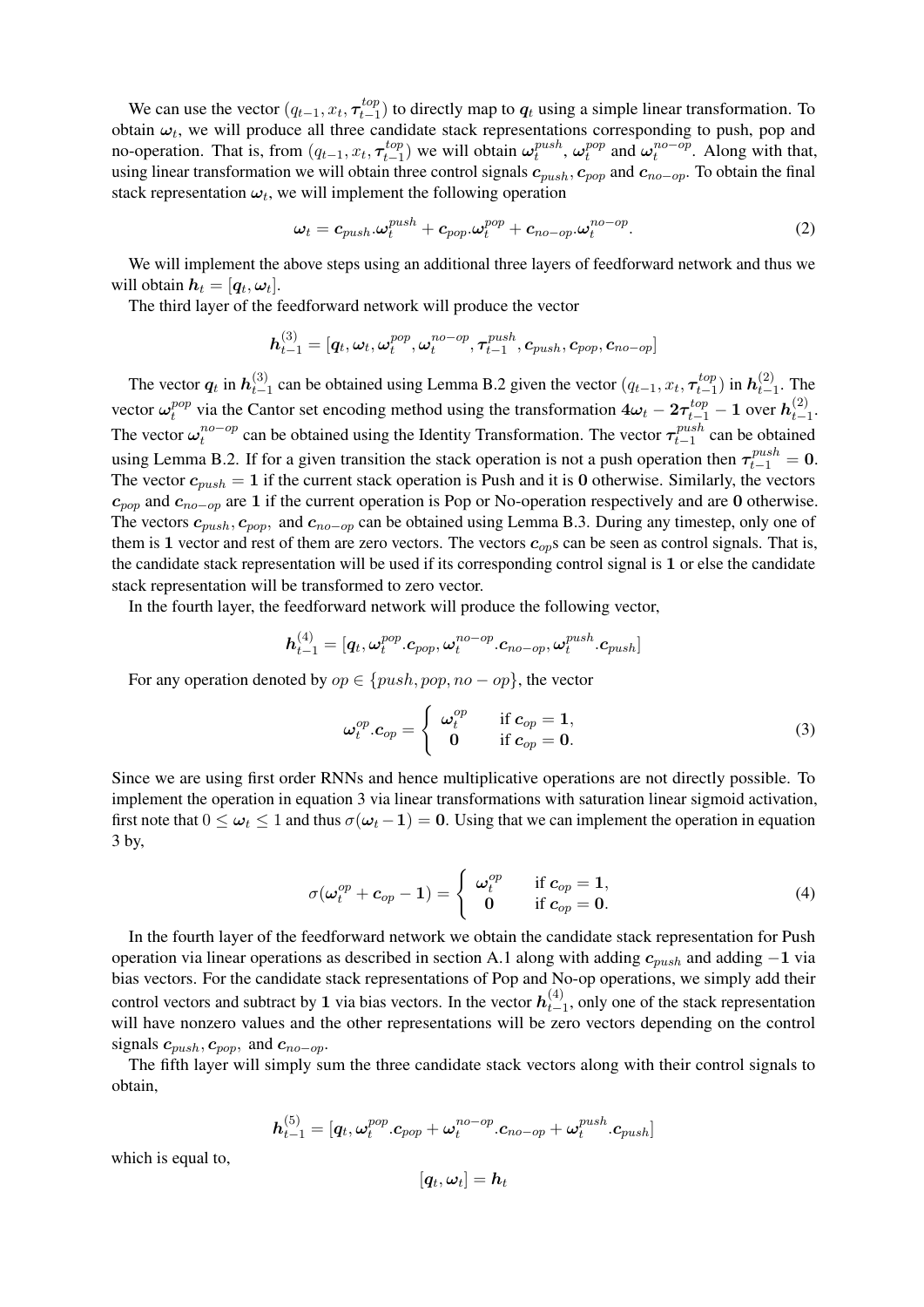| <b>Training Data</b>             |             |                 | <b>Test Data</b> |                 |                            |                           |                           |                          |                   |
|----------------------------------|-------------|-----------------|------------------|-----------------|----------------------------|---------------------------|---------------------------|--------------------------|-------------------|
| <b>Dataset</b>                   | <b>Size</b> | Length<br>Range | Depth<br>Range   | Size per<br>Bin | $Bin-2$<br>Length<br>Range | $Bin-2$<br>Depth<br>Range | Length<br>Incre-<br>ments | Depth<br>Incre-<br>ments | Number<br>of Bins |
| Unbounded<br>Length and<br>Depth | 10000       | [2, 50]         | Unrestricted     | 1000            | [52, 100]                  | Unrestricted              | 50                        | NA                       | 2                 |
| <b>Bounded</b><br>Depth          | 10000       | [2, 50]         | [1, 10]          | 1000            | [52, 100]                  | [1, 10]                   | 50                        | $\overline{0}$           | 3                 |
| <b>Bounded</b><br>Length         | 10000       | [2, 100]        | [1, 15]          | 1000            | [2, 100]                   | [16, 16]                  | $\overline{0}$            |                          | 6                 |

Table 2: Statistics of different datasets used in the experiments. Note that the distribution of the first bin is always defined by the training set, hence for test set we report the statistics from the second bin. The depth and length bounds for the other bins can be obtained by considering the lower bound of a bin  $i$  as one plus the upper bound of the previous bin  $i - 1$  and obtaining the upper bounds by adding the Length and Depth Increments to the previous bin's upper bounds.

| <b>Hyperparameter</b> | <b>Bounds</b>  |
|-----------------------|----------------|
| Hidden Size           | [4, 256]       |
| Heads                 | [1, 4]         |
| Number of Layers      | [1, 2]         |
| Learning Rate         | $[1e-2, 1e-3]$ |
| Position Encoding     | [True, False]  |

Table 3: Different hyperparameters and the minimum and maximum values considered for each of them. Note that certain parameters like Heads and Position Encodings are only relevant for Transformer based models and not for LSTMs. Note that, for Dyck-2 we also found them to generalize to Bin-1A with bounds mentioned in Suzgun et al. (2019a) (such as with hidden size 8).

which is what we wanted to show.

The above construction is a direct simulation of Deterministic Pushdown Automaton via RNNs in real-time. The construction of Siegelmann and Sontag (1992) first takes all the inputs and then takes further processing time. However, in practice, RNNs process the inputs and produce outputs in real-time.

Note that, the dependence on precision is primarily determined by the depth of the stack. That is, as the number of elements in the stack keep increasing, the stack representation gets exponentially smaller due to the Cantor-set encoding scheme. If for a set of input strings, the depths are bounded, then for some finite precision, an RNN based on the above construction will be able to recognize strings of arbitrary lengths.

# C Experimental Details

We run our experiments on three Context Free Languages namely Dyck-2, Dyck-3 and Dyck-4 for LSTM and Transformer based models. Three separate datasets were generated for each language, to run the ablations, details of which are given in Table 2. For each of these experiments we do extensive hyperparameter tuning before reporting the final results. Table 3 provides different hyperparameters considered in our experiments and their bounds. All in all, this resulted in about 56 different settings for each dataset for RNNs and about 144 settings for Transformers. While reporting the final scores we take an average of the accuracies corresponding the top-5 hyperparameter settings.

All of our models were trained using RMSProp Optimizer with a smoothing constant  $\alpha$  of 0.99. For each language and its corresponding datasets, we use a batch size of 32 and train for 100 epochs. In case an accuracy of 0.99 is acheived for all of the bins before completing 100 epochs we stop the training

 $\Box$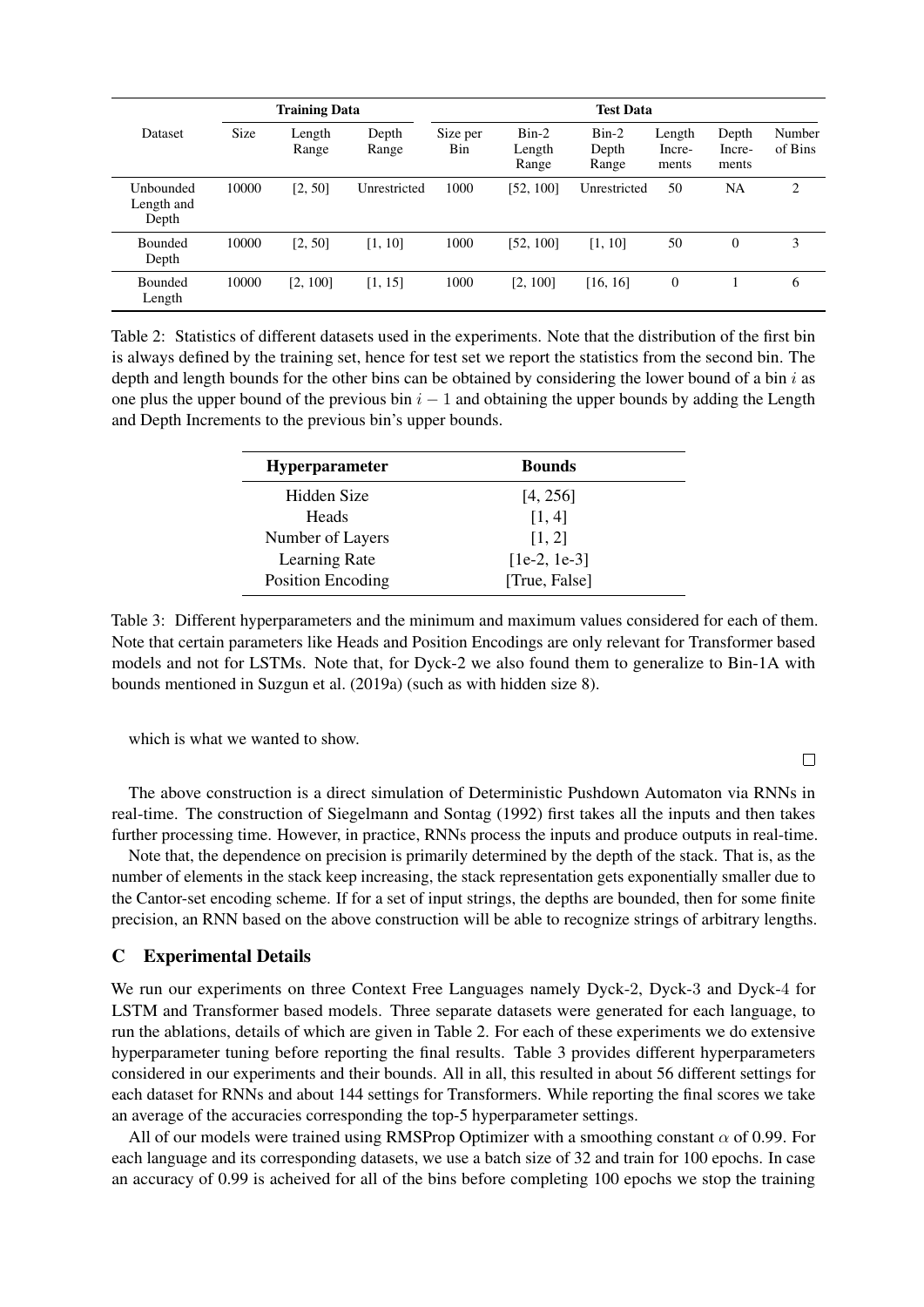| Language | Model              | Validation Set 1<br>$p = 0.5, q =$<br>0.25 | <b>Validation Set 2</b><br>$p = 0.4, q =$<br>0.35 | <b>Validation Set 3</b><br>$p = 0.6, q =$<br>0.15 |
|----------|--------------------|--------------------------------------------|---------------------------------------------------|---------------------------------------------------|
| Dyck-2   | <b>LSTM</b>        | 99.5                                       | 99.6                                              | 99.1                                              |
|          | <b>Transformer</b> | 95.1                                       | 94.7                                              | 94.4                                              |
| Dyck-3   | <b>LSTM</b>        | 97.3                                       | 98.8                                              | 96.5                                              |
|          | <b>Transformer</b> | 87.7                                       | 87.8                                              | 87.3                                              |
| Dvck-4   | <b>LSTM</b>        | 97.8                                       | 96.7                                              | 94.9                                              |
|          | <b>Transformer</b> | 92.7                                       | 89.8                                              | 90.9                                              |

Table 4: The performance of neural models on considered Dyck languages for data generated from three different distributions. Validation Set 1 was constructed from the same distribution used to generate the training data, while the other two were generated from different distributions. All the validation sets had strings with the lengths in the interval [2, 50] and there was no restriction kept on the depth of these strings.

process at that point. We run all of our experiments on 4 Nvidia Tesla P100 GPUs each containing 16GB memory.

Probing Details For designing a probe for extracting the depth of the underlying stack of Dyck-2 substrings from the cell states of pretrained LSTMs, we used a single hidden layer Feed-Forward network. The hidden size of the network was kept 32 and it was trained using Adam Optimizer (Kingma and Ba, 2014) with a batch size of 200. The accuracy on the validation set was computed by only considering the predictions to be correct for a sequence if it predicted the correct depth at every step of that sequence. In the second set of experiments that aimed to predict the elements of the stack, we trained the LSTM model on the NCP task along with an auxillary loss for predicting the top-10 elements of the stack. For the computation of the auxillary loss, we added 10 parallel linear layers on the top of the LSTM's output with i-th linear layer tasked to predict if the i-th element of the stack was i) a round opening bracket or ii) a square opening bracket or iii) If no element was present at that position. For each of these 10 linear layers we compute Cross Entropy Loss which are then averaged to obtain the auxillary loss. The final loss is computed as:

$$
L = L_{NCP} + \lambda L_{aux} \tag{5}
$$

where  $L_{NCP}$  is the loss obtained from the next character prediction task and  $L_{aux}$  is the auxillary loss just described and we use  $\lambda = \frac{1}{20}$  in our experiments. The stack extraction auxillary task is evaluated by computing Accuracy and Recall metrics for each stack element. The accuracy for the i-th element is computed by considering if the model can predict the i-th element correctly at each step of a sequence. Since there will be a fewer cases for smaller lengths containing elements at higher depths, we also report Recall for each *i*-th stack element, where we only consider if the model can correctly predict the sequences containing at least one occurrence of depth i.

### D Robustness Experiments

To ensure that our results didn't overfit on the training distribution we did some robustness experiments to check efficacy of the considered neural models. As a reminder, the PCFG for  $Dyck-n$  languages is given by the following derivation rules:

$$
S \to (iS)_i, \text{ with probability } p \tag{6}
$$

$$
S \to SS, \text{ with probability } q \tag{7}
$$

$$
S \to \epsilon, \text{ with probability } 1 - (p + q) \tag{8}
$$

(9)

For the experiments described in the main paper we used  $p = 0.5$  and  $q = 0.25$ . To check the generalization ability of our models we checked whether a model trained with the strings generated using these values can generalize on Dyck words obtained from a different distribution. Table 4 shows the accuracies obtained by LSTMs and Transformers on data generated from different distributions. It can be